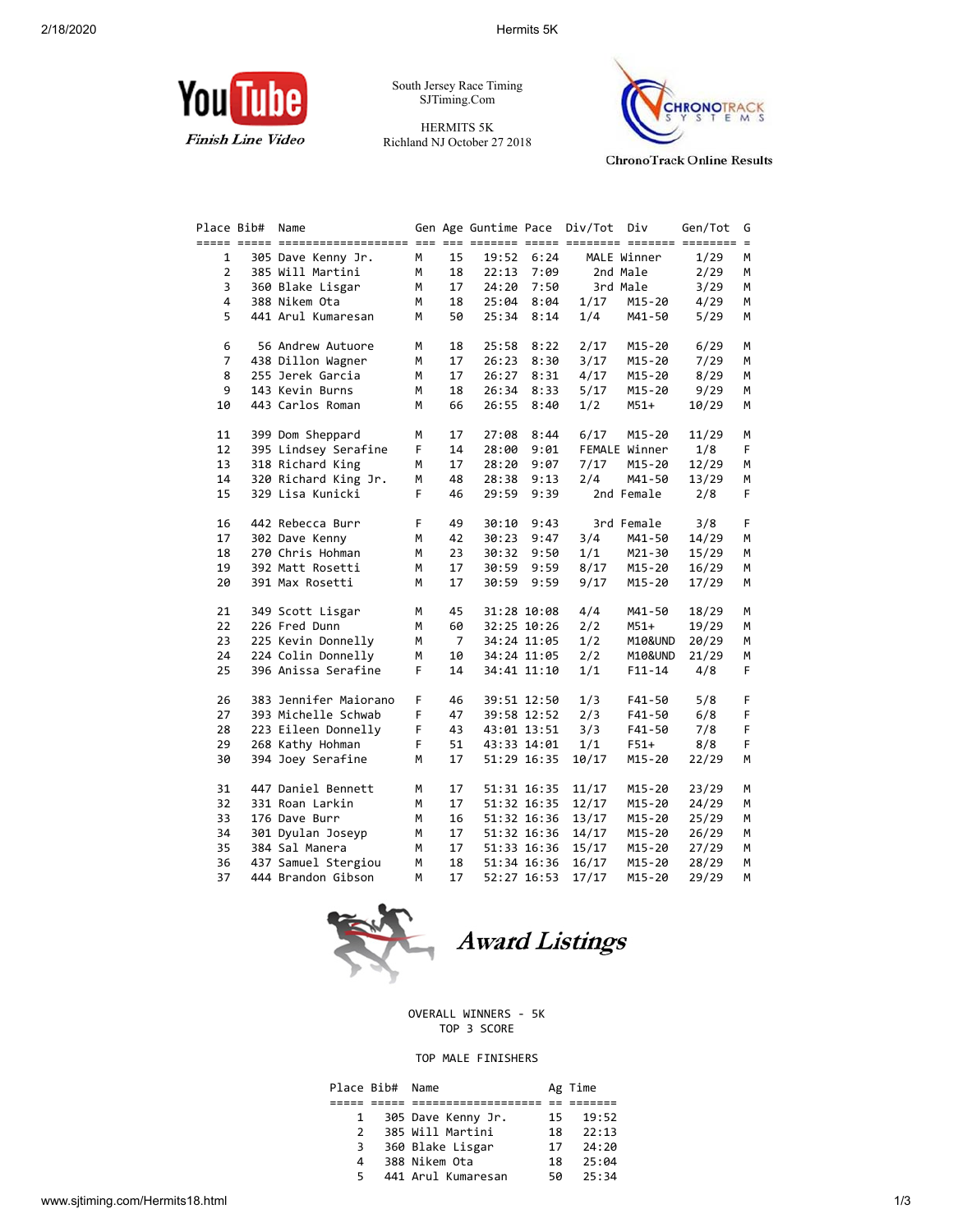## TOP FEMALE FINISHERS

| Place Bib#    |  | Name                  |    | Ag Time |
|---------------|--|-----------------------|----|---------|
|               |  |                       |    |         |
| $\mathbf{1}$  |  | 395 Lindsey Serafine  | 14 | 28:00   |
| $\mathcal{P}$ |  | 329 Lisa Kunicki      | 46 | 79:59   |
| 3             |  | 442 Rebecca Burr      | 49 | 30:10   |
| 4             |  | 396 Anissa Serafine   | 14 | 34:41   |
| 5             |  | 383 Jennifer Maiorano | 46 | 39:51   |

## 5K AGE-GROUP RESULTS

MALE AGE GROUP: 1 - 10 (1 WINNER) Place Bib# Name Age Time ===== ===== =================== === ======= 1 225 Kevin Donnelly 7 34:24 2 224 Colin Donnelly 10 34:24 FEMALE AGE GROUP: 11 - 14 (1 WINNER) Place Bib# Name Age Time ===== ===== =================== === ======= 1 396 Anissa Serafine 14 34:41 MALE AGE GROUP: 15 - 20 (1 WINNER) Place Bib# Name Age Time ===== ===== =================== === ======= 1 388 Nikem Ota 18 25:04 2 56 Andrew Autuore 18 25:58 3 438 Dillon Wagner 17 26:23 4 255 Jerek Garcia 17 26:27 5 143 Kevin Burns 18 26:34 MALE AGE GROUP: 21 - 30 (1 WINNER) Place Bib# Name Age Time ===== ===== =================== === ======= 1 270 Chris Hohman 23 30:32 MALE AGE GROUP: 41 - 50 (1 WINNER) Place Bib# Name Age Time ===== ===== =================== === ======= 1 441 Arul Kumaresan 50 25:34 2 320 Richard King Jr. 48 28:38 2 320 Richard King Jr. 48 28:38<br>3 302 Dave Kenny 42 30:23 4 349 Scott Lisgar 45 31:28 FEMALE AGE GROUP: 41 - 50 (1 WINNER) Place Bib# Name Age Time ===== ===== =================== === ======= 1 383 Jennifer Maiorano 46 39:51 2 393 Michelle Schwab 47 39:58 3 223 Eileen Donnelly 43 43:01 MALE AGE GROUP: 51 - 99 (1 WINNER) Place Bib# Name Age Time ===== ===== =================== === ======= 1 443 Carlos Roman 66 26:55 2 226 Fred Dunn 60 32:25 FEMALE AGE GROUP: 51 - 99 (1 WINNER) Place Bib# Name Age Time ===== ===== =================== === ======= 1 268 Kathy Hohman